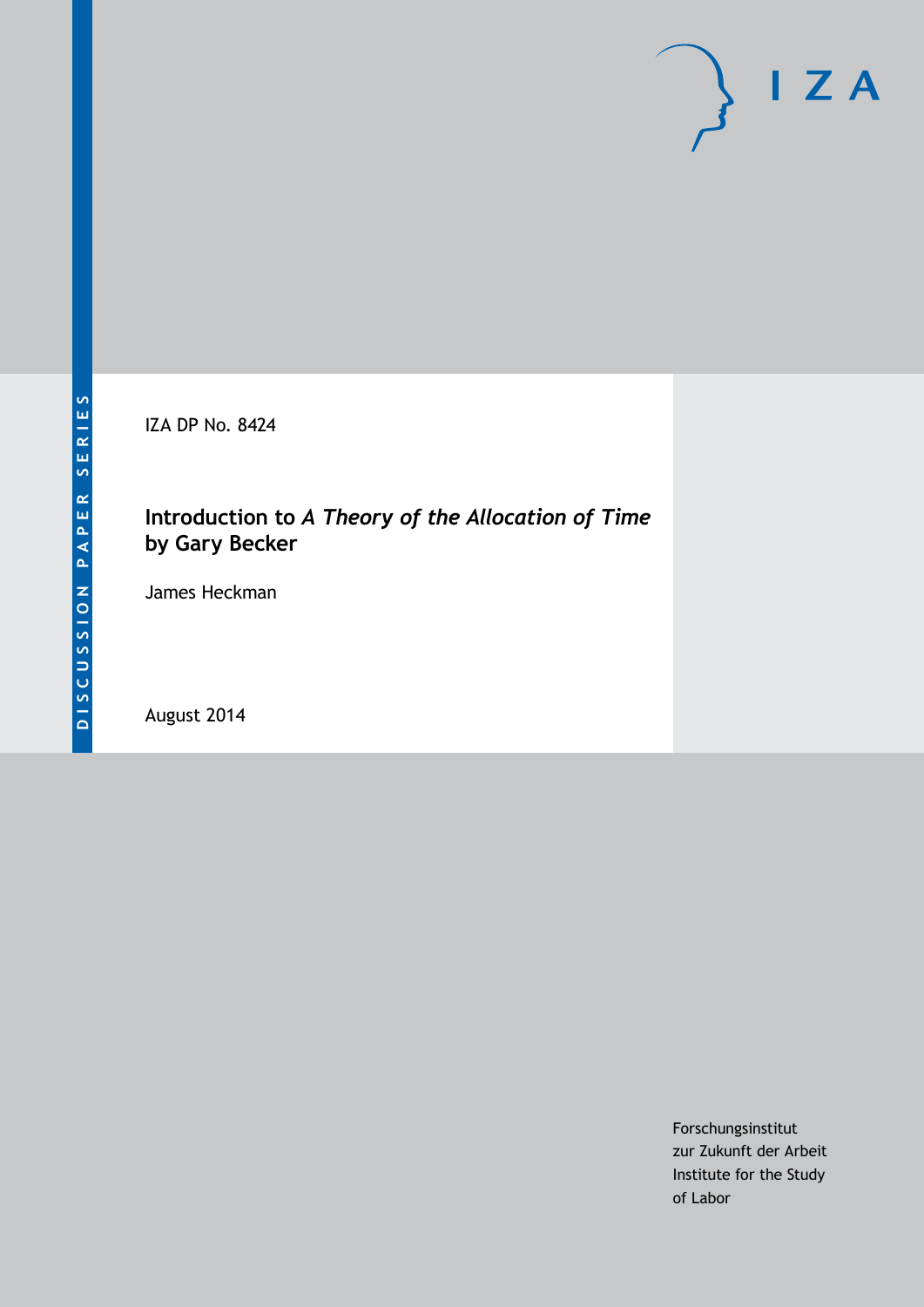# **Introduction to** *A Theory of the Allocation of Time* **by Gary Becker**

#### **James Heckman**

*University of Chicago, American Bar Foundation and IZA*

Discussion Paper No. 8424 August 2014

IZA

P.O. Box 7240 53072 Bonn **Germany** 

Phone: +49-228-3894-0 Fax: +49-228-3894-180 E-mail: [iza@iza.org](mailto:iza@iza.org)

Any opinions expressed here are those of the author(s) and not those of IZA. Research published in this series may include views on policy, but the institute itself takes no institutional policy positions. The IZA research network is committed to the IZA Guiding Principles of Research Integrity.

The Institute for the Study of Labor (IZA) in Bonn is a local and virtual international research center and a place of communication between science, politics and business. IZA is an independent nonprofit organization supported by Deutsche Post Foundation. The center is associated with the University of Bonn and offers a stimulating research environment through its international network, workshops and conferences, data service, project support, research visits and doctoral program. IZA engages in (i) original and internationally competitive research in all fields of labor economics, (ii) development of policy concepts, and (iii) dissemination of research results and concepts to the interested public.

<span id="page-1-0"></span>IZA Discussion Papers often represent preliminary work and are circulated to encourage discussion. Citation of such a paper should account for its provisional character. A revised version may be available directly from the author.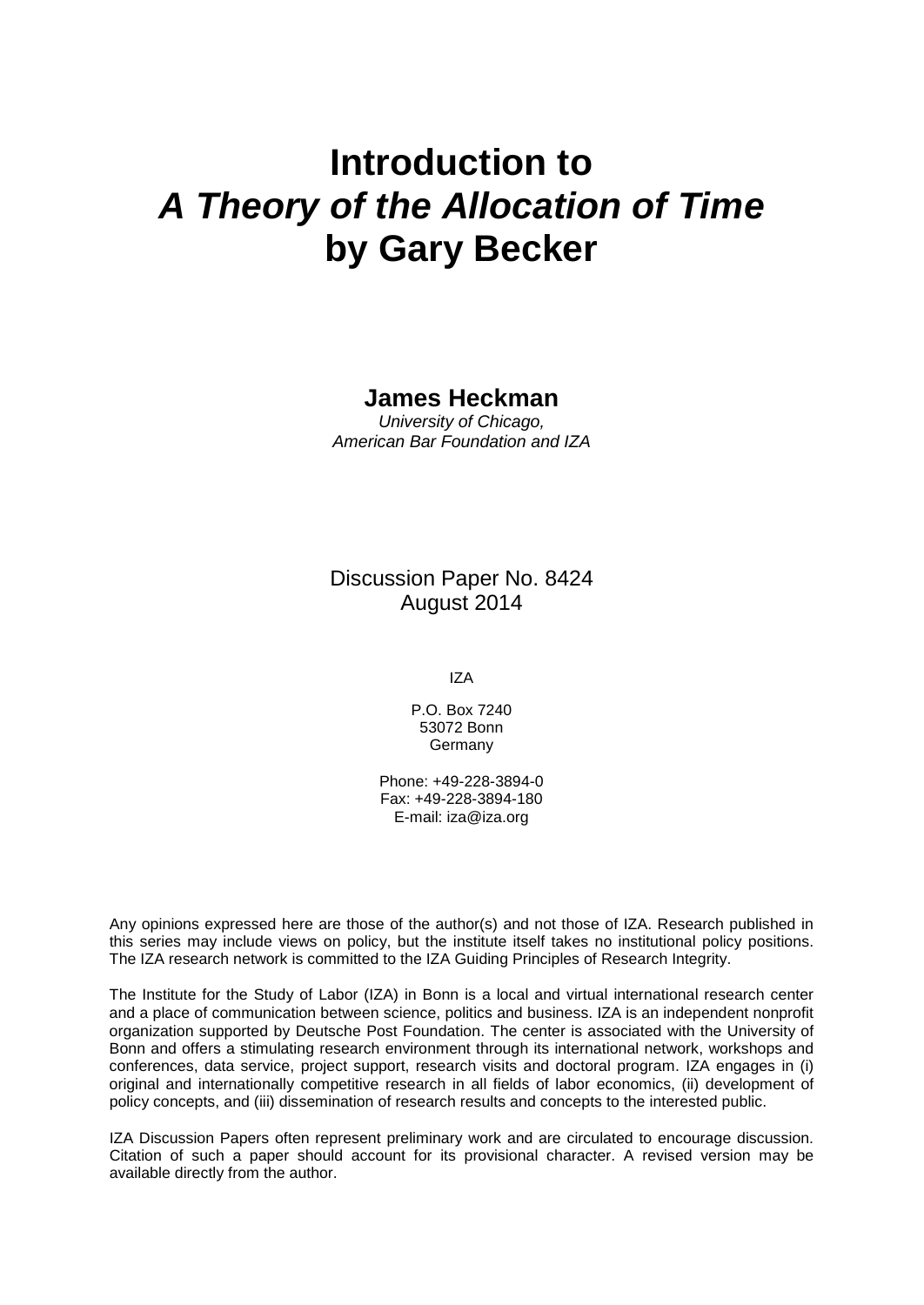IZA Discussion Paper No. 8424 August 2014

# **ABSTRACT**

# **Introduction to** *A Theory of the Allocation of Time* **by Gary Becker[\\*](#page-1-0)**

Gary Becker's classic study, *A Theory of the Allocation of Time*, laid the analytical foundations for the study of household production and the allocation of time within the household. The analytical framework of household production theory developed in this paper remained a pillar of his later work on the economics of the family and the economics of nonmarket activities more generally. Becker provided a formal model of households producing outputs like food, children, and housing that bundled goods and time. Becker's great contribution was to apply the model to interpret a broad array of empirical phenomena. Becker's framework allowed for a deeper understanding of the mechanisms of consumer choice, and interpretation of income and substitution effects. Its continuing relevance in empirical economics is a testimony to its power.

JEL Classification: B31, D13, J24

Keywords: household production, economics of the family, empirical economics

Corresponding author:

James Heckman Department of Economics University of Chicago 1126 E. 59th Street Chicago IL 66037 USA E-mail: [jjh@uchicago.edu](mailto:jjh@uchicago.edu)

Gary Becker was born December 2, 1930 and died May 2, 2014.

The research was supported in part by the American Bar Foundation, the Pritzker Children's Initiative, the Buffett Early Childhood Fund, NIH grants NICHD R37HD065072 and R01HD54702, an anonymous funder, a European Research Council grant (DEVHEALTH 269874), and a grant from the Institute for New Economic Thinking (INET) to the Human Capital and Economic Opportunity Global Working Group (HCEO) an initiative of the Becker Friedman Institute for Research in Economics (BFI). I thank Reuben Gronau, John Pencavel, Robert Pollak and Frederic Vermeulen for comments on drafts of this paper. The views expressed here are those of the author and not necessarily those of the funders or persons named here. This paper is forthcoming in the *Economic Journal*.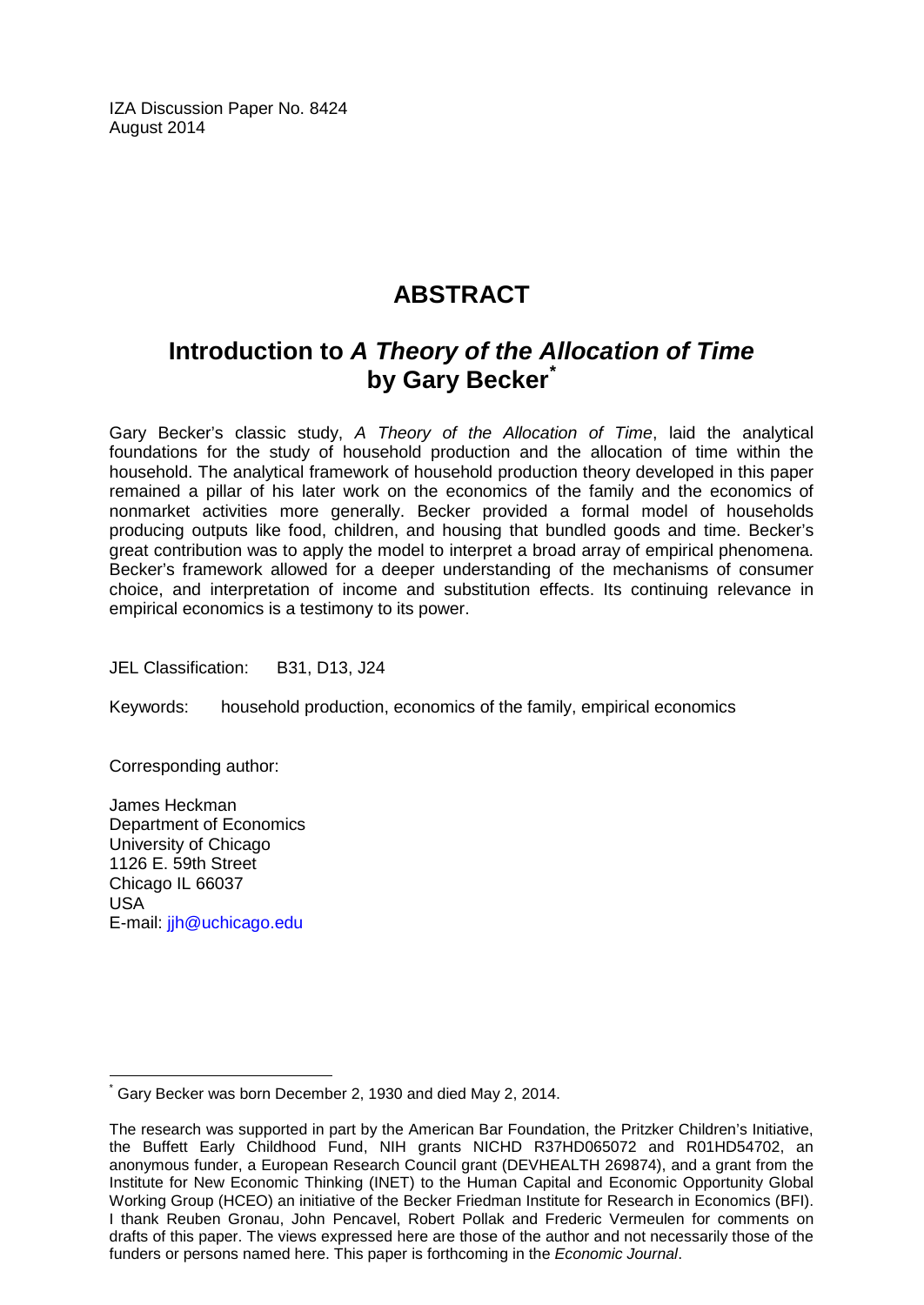Gary Becker's classic study, A Theory of the Allocation of Time, laid the analytical foundations for the study of household production and the allocation of time within the household. It spawned a large literature and continues to influence economics and other social sciences.

The paper was written when Becker was in his mid 30s, teaching at Columbia University and conducting research at the National Bureau of Economic Research, then headquartered in New York. Over the period 1958–1970, Becker, along with Jacob Mincer, organized the legendary Columbia Labor Economics Workshop. Becker, Mincer, and their students applied price theory to study the economics of fertility, labor supply, income inequality, education, on-the-job training, crime and punishment and the theory of irrational behavior, among other topics. The interplay between theory and data was the hallmark of that group. From this crucible emerged the modern theory of human capital [\(Becker, 1964,](#page-10-0) [1975\)](#page-10-1) and important components of the modern economics of the family that were distilled and extended in Becker's classic A Treatise on the Family [\(1981,](#page-10-2) enlarged in 1991). A generation of productive and influential scholars was trained at Columbia during this period.<sup>[1](#page-3-0)</sup>

In his introduction to this paper, Becker discusses the body of research on the economics of time that was being conducted at Columbia, to which he contributed and from which he had drawn. This paper is the analytical synthesis of a body of ideas developed in that intense intellectual climate.

Many scholars have tried to disentangle the contributions of Jacob Mincer from those of Gary Becker during the period of their synergistic collaboration. Attempts to do so miss the highly interactive and mutually supportive intellectual environment of the Columbia group and the ability of Becker to create clean analytical insights from diverse bodies of empirical work and to stimulate all around him.

<span id="page-3-0"></span><sup>&</sup>lt;sup>1</sup>See [Heckman](#page-13-0)  $(2014)$ .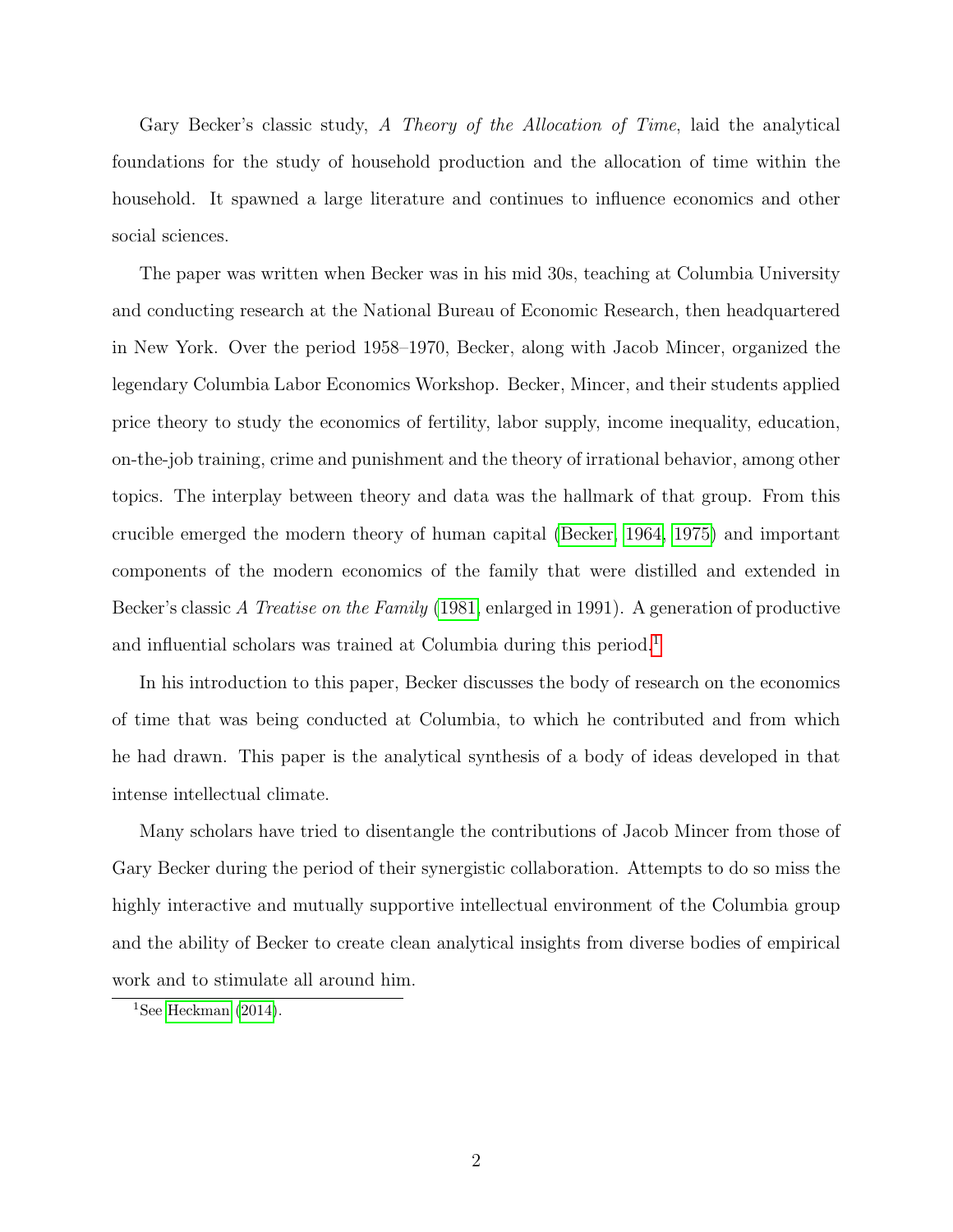#### 1 Some Background on This Article

Prior to the work of Becker, the household had a shadowy place in analytical economics. Wesley Clair Mitchell [\(1912\)](#page-14-0) wrote about the "backward art of spending money" and compared the efficiency of firms in producing goods for the market to the inefficiency of households in producing domestic services. [Kuznets](#page-13-1) [\(1934\)](#page-13-1) lamented that GNP accounts omitted important components of household production.[2](#page-4-0) Margaret Reid [\(1934\)](#page-15-0) wrote a textbook on home production aimed at students of home economics. It offered practical advice, sketched some analytical principles, and offered interesting speculation about the future of the household and role of women.[3](#page-4-1)

It was not until the work of [Becker](#page-10-3) [\(1965\)](#page-10-3) that economists began to formally model households as engaged in activities producing outputs like food, children, and housing (the  $Z_i$ for commodity  $i$  in his paper) that bundled goods and time. The household consumed these commodities as the direct objects of utility.<sup>[4](#page-4-2)</sup> The outputs of the activities were produced by distinct inputs.<sup>[5](#page-4-3)</sup> The commodities were associated with consumption in different time periods (e.g., [Ghez and Becker, 1975\)](#page-11-0) or production of different activities (meals, health, housing, child rearing) as in [Becker](#page-10-3) [\(1965\)](#page-10-3); [Grossman](#page-12-0) [\(1972a,](#page-12-0)[b\)](#page-12-1); [Michael](#page-13-2) [\(1972,](#page-13-2) [1973\)](#page-14-1), and [Muth](#page-14-2) [\(1966\)](#page-14-2).<sup>[6](#page-4-4)</sup> Becker and Mincer breathed empirical life into these models and spawned a large literature (see, e.g., [Gronau, 1970,](#page-12-2) [1977,](#page-12-3) [1986,](#page-12-4) [1997,](#page-12-5) [2008;](#page-12-6) [Grossman, 1972a,](#page-12-0)[b;](#page-12-1) [Juster](#page-13-3) [and Stafford, 1985,](#page-13-3) [1991;](#page-13-4) [Leibowitz, 1974;](#page-13-5) [Michael, 1973,](#page-14-1) [1974;](#page-14-3) [Michael and Becker, 1973;](#page-14-4)

<span id="page-4-0"></span><sup>&</sup>lt;sup>2</sup>See [Bridgman et al.](#page-11-1) [\(2012\)](#page-11-1) for a recent discussion of household production in national accounts. [Nordhaus](#page-15-1) [and Tobin](#page-15-1) [\(1973\)](#page-15-1) created estimates of nonmarket production to supplement GNP accounts. See also the [National Research Council](#page-15-2) [\(2005\)](#page-15-2) for chapter "Home Production," and [Stiglitz et al.](#page-15-3) [\(2009\)](#page-15-3).

<span id="page-4-2"></span><span id="page-4-1"></span><sup>3</sup>Gary Becker checked out her book from the University of Chicago Library in 1956.

<sup>4</sup>[Muth](#page-14-2) [\(1966\)](#page-14-2) modeled household production in this fashion but did not focus on the crucial role of time or on the range of phenomena analyzed by Becker. [Gorman](#page-11-2) [\(1956,](#page-11-2) [1980\)](#page-12-7) and [Lancaster](#page-13-6) [\(1966,](#page-13-6) [1971\)](#page-13-7) analyzed the demand for characteristics produced by goods. Characteristics in that model play a role analogous to commodities in Becker's model. As in Becker's model, goods produce outputs that are valued in final consumption. In Becker's model, goods are allocated to produce a single commodity. In the Gorman-Lancaster model, the same market goods can produce multiple characteristics (commodities) so there is jointness, which is ruled out in Becker's model. See [Pollak and Wachter](#page-15-4) [\(1975\)](#page-15-4) and [Gronau](#page-12-4) [\(1986\)](#page-12-4).

<span id="page-4-4"></span><span id="page-4-3"></span><sup>5</sup>Later work incorporated joint production [\(Pollak and Wachter, 1975\)](#page-15-4).

<sup>6</sup>Closely related analytically was the work on separability in preferences studied by [Strotz](#page-16-0) [\(1957\)](#page-16-0) and [Gorman](#page-12-8) [\(1959\)](#page-12-8). See also [Green](#page-12-9) [\(1964\)](#page-12-9) and [Blackorby et al.](#page-11-3) [\(1978\)](#page-11-3).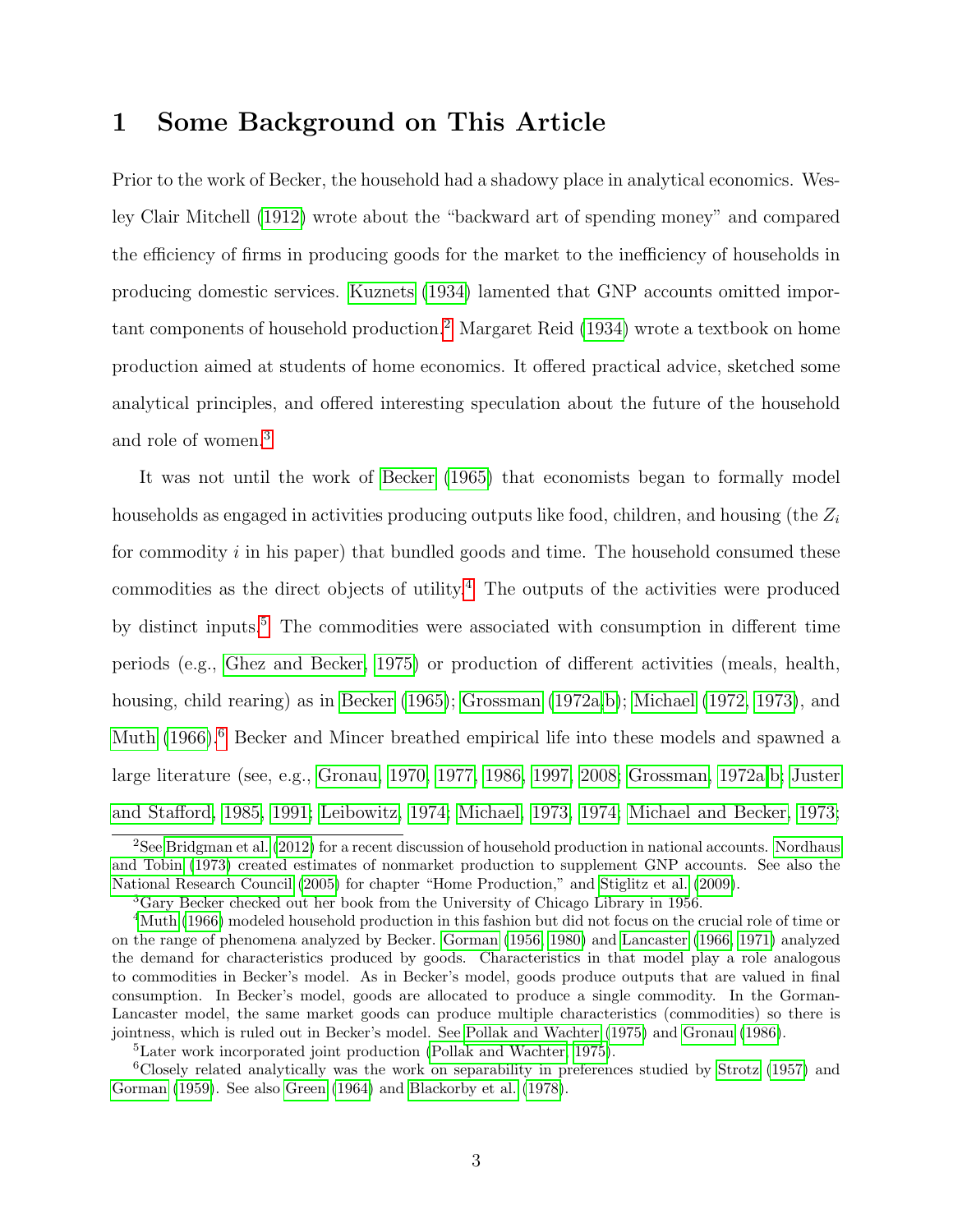[Pollak, 2003;](#page-15-5) [Rosenzweig and Schultz, 1983\)](#page-15-6).

The Becker-Mincer research on human capital [\(Becker, 1962,](#page-10-4) [1964,](#page-10-0) [1975;](#page-10-1) [Mincer, 1958,](#page-14-5) [1962a,](#page-14-6) [1974\)](#page-14-7) emphasized the importance of time foregone from earnings as the primary cost of education and job training, far more important than costs arising from tuition or fees. In other work, [Mincer](#page-14-8) [\(1962b,](#page-14-8) [1963\)](#page-14-9) made a major contribution to empirical research on the labor supply of women by isolating the effects of wages (the price of time) from pure income effects, explaining both the cross-section and time series of married female labor supply.[7](#page-5-0)

While Lionel [Robbins](#page-15-7) [\(1930\)](#page-15-7) had previously distinguished income effects from substitution effects in labor supply, the empirical literature on female labor supply had not made this distinction. Clarence [Long](#page-13-8) [\(1958\)](#page-13-8), in an extensive empirical study, emphasized the role of consumer durables in releasing female time from housework for market uses, but did not study the effects of wages on labor supply.<sup>[8](#page-5-1)</sup> In a similar spirit, Becker's [\(1960\)](#page-10-5) early work on fertility focused on income effects and did not discuss the importance of female time and its price in explaining fertility.<sup>[9](#page-5-2)</sup> It was Mincer who first emphasized the role of the rise in the wage of women as a primary force explaining the growth of female labor supply.

[Mincer](#page-14-8) [\(1962b\)](#page-14-8) introduced another feature of household production that is formalized in [Becker](#page-10-3) [\(1965\)](#page-10-3). Mincer claimed that the multiple uses of nonmarket time (in child care and other household activities) produced a greater wage elasticity for women than for men because they faced more margins of substitution. While formally this argument is incorrect, the intuition behind it is powerful and continues to shape thinking about female labor supply. $10$ 

<span id="page-5-0"></span><sup>7</sup> [Mincer](#page-14-9) [\(1963\)](#page-14-9) analyzed the bias in estimating pure income effects when the price of time was omitted from consumer demand analyses.

<span id="page-5-1"></span><sup>8</sup> [Greenwood et al.](#page-12-10) [\(2005\)](#page-12-10) formalize Long's idea in a general equilibrium setting.

<span id="page-5-2"></span> $9$ However, he hints at the role of the price of time in his footnote 8.

<span id="page-5-3"></span> $10$ See [Heckman](#page-13-9) [\(1988\)](#page-13-9).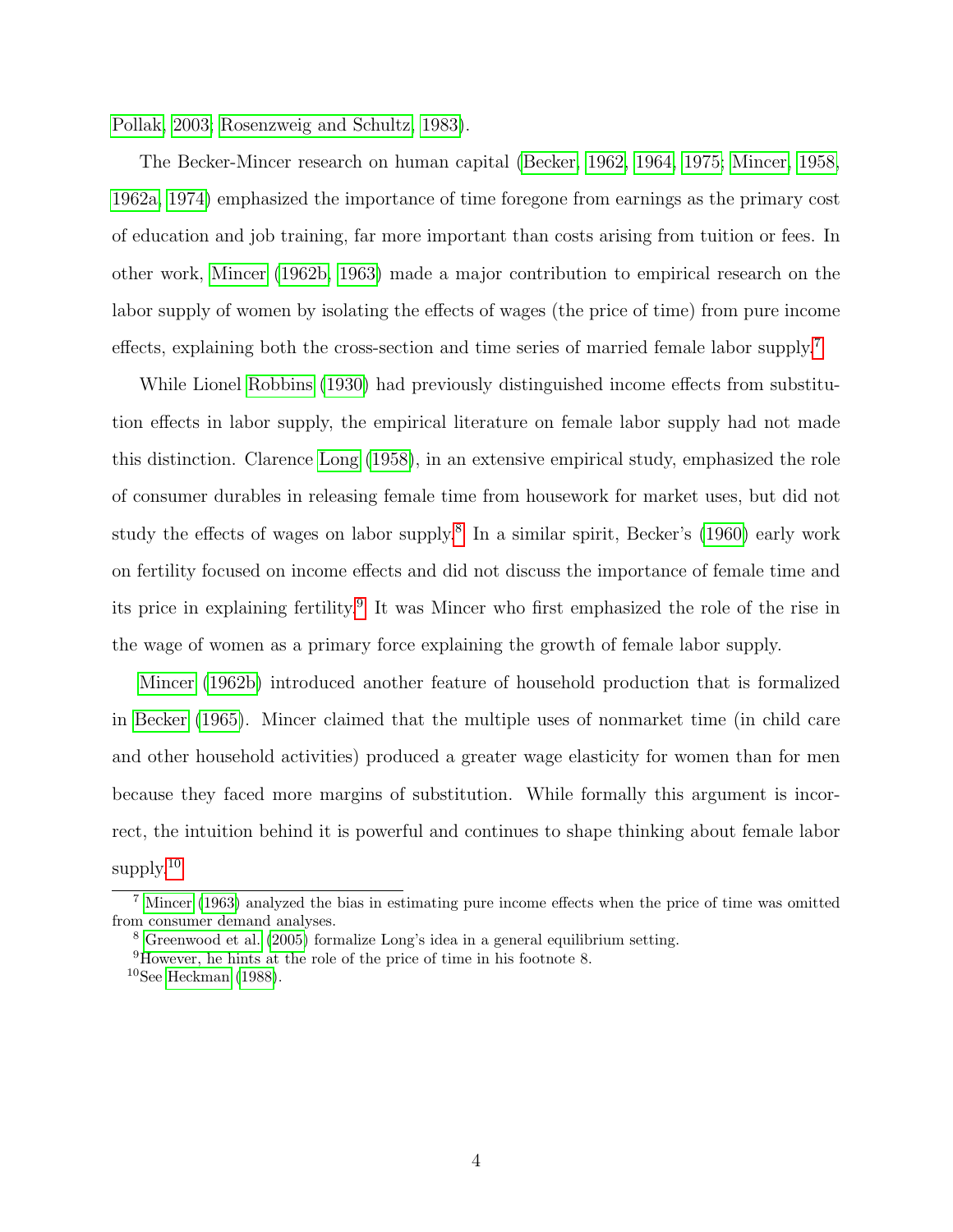#### 2 The Becker Model

The household is assumed to produce and consume a vector of commodities  $Z = (Z_i), i =$  $1, \ldots, I$ . These commodities are associated with different levels of activities performed by the household (e.g., consumption of food, child-rearing, leisure activities), including leisure on the job.<sup>[11](#page-6-0)</sup> Utility is a function of these commodities:

<span id="page-6-3"></span>
$$
U(Z_1, \cdots, Z_I) \tag{1}
$$

where

<span id="page-6-4"></span>
$$
Z_i = f^{(i)}(X_i, T_i), \quad i = 1, \dots, I.
$$
 (2)

 $X_i$  is a vector of goods used to produce  $Z_i$  and  $T_i$  is time (usually assumed scalar but allowed to be a vector in [Becker, 1965\)](#page-10-3).<sup>[12](#page-6-1)</sup> The price of  $Z_i$  depends on the prices of its components. Assuming that each  $f^{(i)}$  is homogeneous of degree 1, one can construct a scale-invariant price index  $\pi_i$  for each commodity.

The household faces both time and traditional budget constraints. Using elementary algebra, Becker shows that under his assumptions the household effectively faces one con-straint.<sup>[13](#page-6-2)</sup> Under the assumption that  $T_i$  is scalar, and that the price of time is w across all uses, the maximum amount of income that the person can earn is Full Income  $B = wT + V$ where  $T = \sum T_i$  and V is the amount of unearned income accruing to the household. The  $Z_i$  encompass all activities in which time can be used (including the consumption of leisure on the job) and

<span id="page-6-0"></span> $11$ See [Juster and Stafford](#page-13-3) [\(1985\)](#page-13-3), [Aguiar and Hurst](#page-10-6) [\(2007\)](#page-10-6), and [Aguiar et al.](#page-10-7) [\(2012\)](#page-10-7).

<span id="page-6-1"></span><sup>12</sup>See [Becker](#page-11-4) [\(2007a\)](#page-11-4) for one exposition of this model.

<span id="page-6-2"></span><sup>13</sup>See [Heckman](#page-13-9) [\(1988\)](#page-13-9) for an analysis of households facing multiple constraints.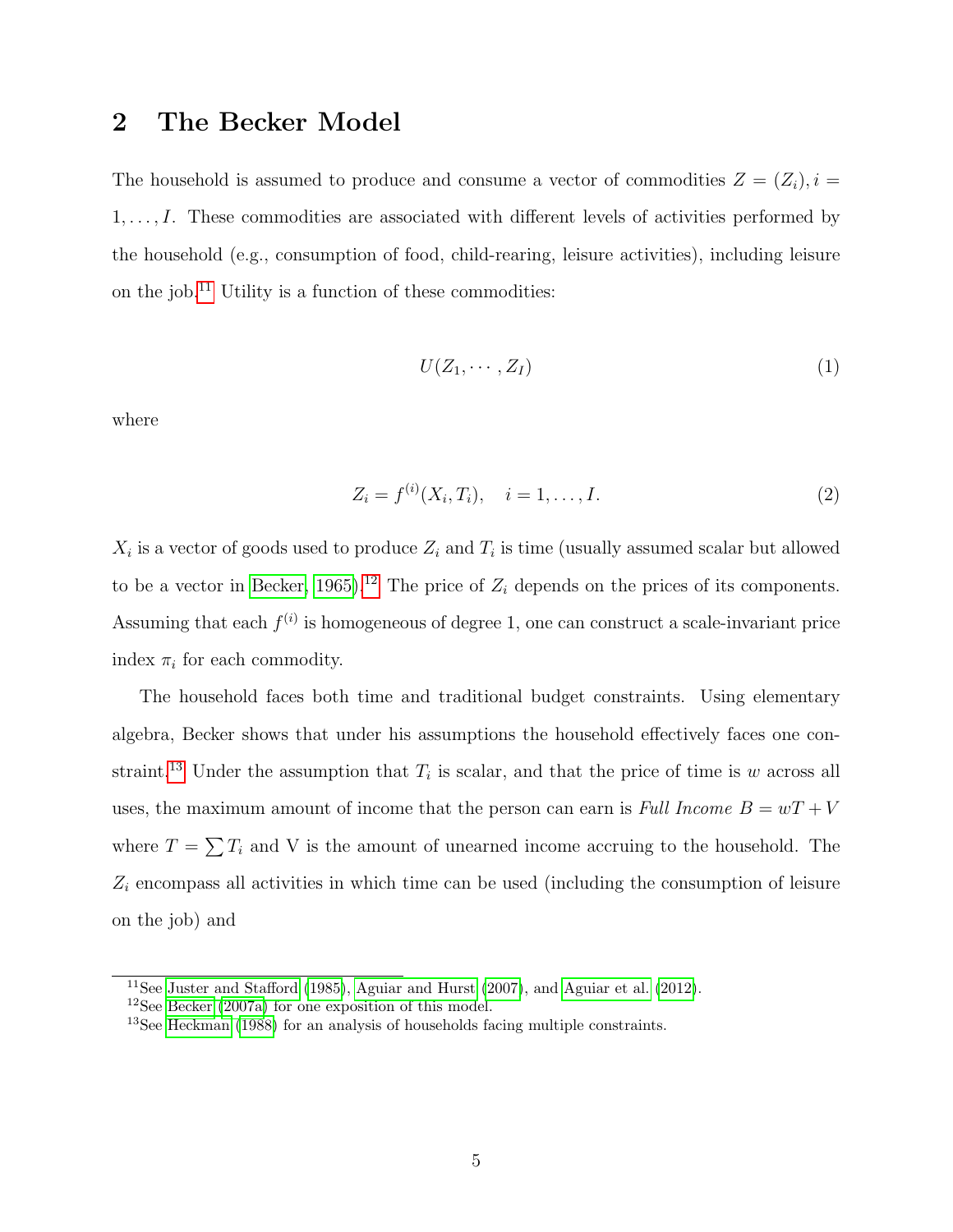<span id="page-7-0"></span>
$$
\sum_{i=1}^{I} \pi_i Z_i = wT + V = B.
$$
\n(3)

The household is assumed to maximize  $(1)$  subject to  $(2)$  and  $(3)$ . The demands for inputs  $X_i, T_i$  are derived from the demands for  $Z_i$ . The responsiveness of the demands for different activities in response to changes in the prices of goods and time depends, in part, on the time and goods intensities in producing the commodities. Becker goes on to develop a more general analysis where the marginal cost of time varies across activities.

Becker's model of commodity demand is an instance of Terence Gorman's general sepa-rability analysis [\(Gorman, 1959\)](#page-12-8) where  $U$  is weakly separable in the arguments producing the  $Z_i$ , and the  $f^{(i)}$  are homogeneous of degree 1.<sup>[14](#page-7-1)</sup> Under homogeneous weak separability, consumer decision making can be characterized by a two stage budgeting process. Agents allocate budgets  $E_i$  to each commodity i, based on the price index  $\pi_i$  and in a second stage maximize each  $Z_i$  subject to these allocations determined from the first stage to determine  $X_i$ and  $T_i$ . (See [Strotz, 1957](#page-16-0) and [Gorman, 1959\)](#page-12-8).<sup>[15](#page-7-2)</sup> [Pollak and Wachter](#page-15-4) [\(1975\)](#page-15-4) present a definitive analysis of the limitations of the Becker model when the assumption of homogeneous separability is relaxed and when joint production is considered.<sup>[16](#page-7-3)</sup> See also the discussion in [Gronau](#page-12-3) [\(1977,](#page-12-3) [1986\)](#page-12-4).<sup>[17](#page-7-4)</sup>

#### 3 Its Influence

Although others had developed analytical frameworks with similar features, Becker's great contribution was to apply the model to interpret a broad array of empirical phenomena and to inspire the generations that followed in his wake to investigate the economics of

<span id="page-7-2"></span><span id="page-7-1"></span><sup>&</sup>lt;sup>14</sup>However, Gorman does not specifically analyze time or allow marginal prices to vary across activities. <sup>15</sup>See [Green](#page-12-9) [\(1964\)](#page-12-9) and [Blackorby et al.](#page-11-3) [\(1978\)](#page-11-3) for discussions of this literature.

<span id="page-7-3"></span><sup>&</sup>lt;sup>16</sup>They stress a key limitation that time spent in producing commodities is not valued in itself. Thus, in producing children, the time spent in producing them is not valued in itself. For a discussion of estimation of non-separable technologies see [Pollak and Wales](#page-15-8) [\(1987\)](#page-15-8).

<span id="page-7-4"></span><sup>&</sup>lt;sup>17</sup>[Gronau](#page-12-3) [\(1977\)](#page-12-3) distinguishes between the non-utility bearing use of time in producing goods (work at home) from use of time in producing utility.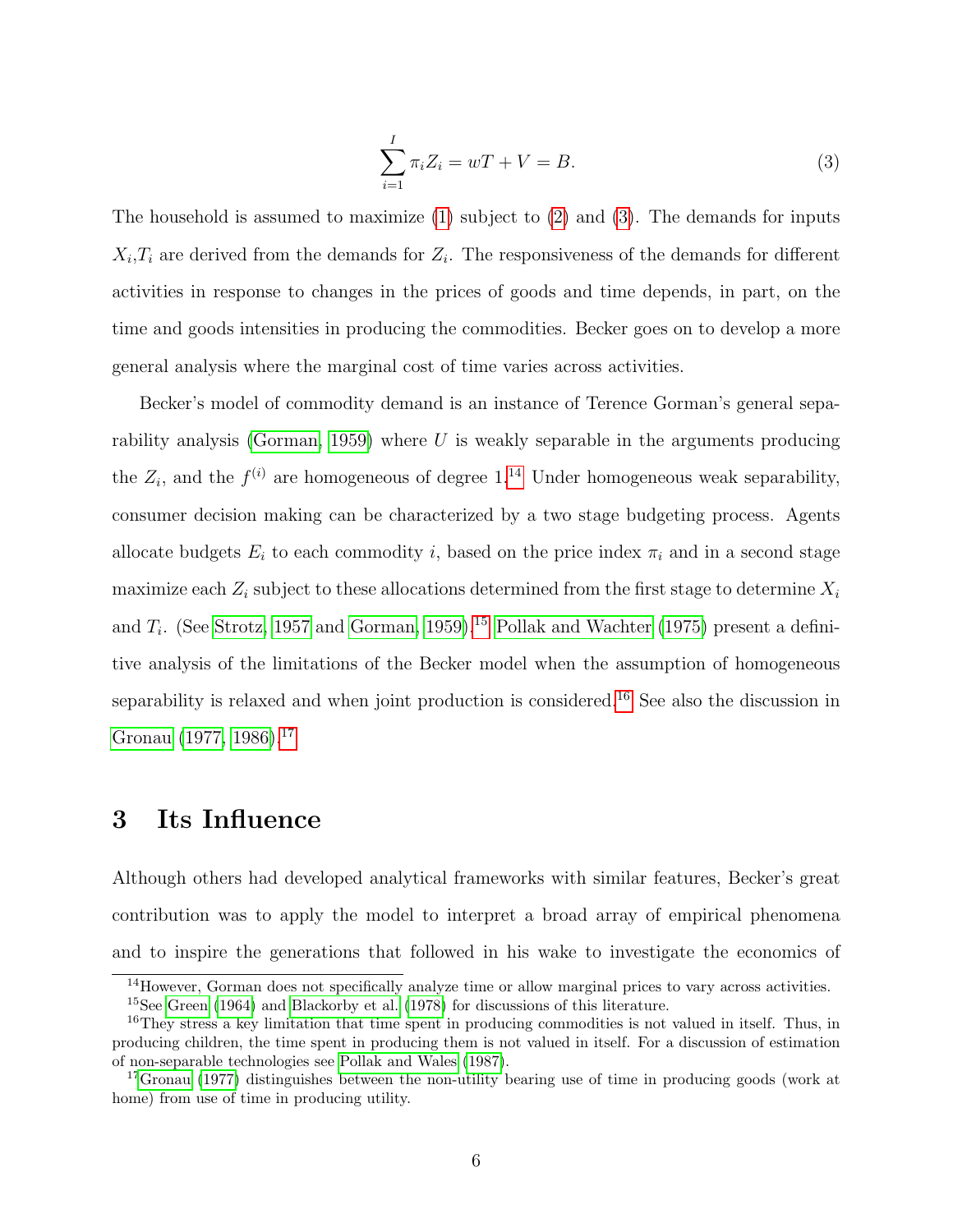home production. The concept of nonmarket production of human capital [\(Ben-Porath,](#page-11-5) [1967\)](#page-11-5), children [\(Becker and Lewis, 1973;](#page-11-6) [Willis, 1973\)](#page-16-1), health [\(Becker, 2007b;](#page-11-7) [Grossman,](#page-12-0) [1972a,](#page-12-0)[b\)](#page-12-1), the value of life [\(Viscusi and Aldy, 2003\)](#page-16-2), the production of child quality [\(Cunha](#page-11-8) [and Heckman, 2007;](#page-11-8) [Leibowitz, 1974\)](#page-13-5), transportation [\(Gronau, 1970\)](#page-12-2), the consumption of leisure on-the-job [\(Aguiar and Hurst, 2007;](#page-10-6) [Aguiar et al., 2012;](#page-10-7) [Juster and Stafford, 1985\)](#page-13-3) are just a few of the numerous applications of these ideas.[18](#page-8-0) Becker's paper also stimulated the collection of data on time use in household production (see e.g. [Aguiar et al., 2012;](#page-10-7) [Juster and Stafford, 1985,](#page-13-3) [1991\)](#page-13-4).

#### 4 Theory of Labor Supply

When Becker's paper was initially published, many scholars noted that under the assumption that the price of time was uniform across alternative uses, application of Hicks' composite commodity theorem [\(Hicks, 1939\)](#page-13-10) leads back to the elementary analysis of labor supply by Lionel Robbins. All non-market time can be aggregated into a single composite "leisure."<sup>[19](#page-8-1)</sup> There was no need for household production theory to analyze the supply of labor to the market.

While formally true, this commentary misses several key points. First, Becker analyzed a situation in which the marginal prices of time may differ in different uses.[20](#page-8-2) Second, his paper reconciled the [Long](#page-13-8) [\(1958\)](#page-13-8) interpretation of the growth of the labor supply of women as arising from a shift in the supply of labor through the introduction of labor-saving consumer durables, and the model favored by [Mincer](#page-14-8) [\(1962b\)](#page-14-8) that shifts in the demand for female labor led to higher wages and higher labor supply.<sup>[21](#page-8-3)</sup>

More generally, Becker's framework allowed for a deeper understanding of the mechanisms of consumer choice, and interpretation of income and substitution effects. Its continuing

<span id="page-8-1"></span><span id="page-8-0"></span><sup>&</sup>lt;sup>18</sup>[Gronau](#page-12-5) [\(1997\)](#page-12-5) gives a useful survey of the applications of the model in both micro and macro economics. <sup>19</sup>See, e.g., [Heckman](#page-13-9) [\(1988\)](#page-13-9).

<span id="page-8-2"></span> $20$ For example, overtime pay, weekend pay and nighttime pay may differ.

<span id="page-8-3"></span><sup>&</sup>lt;sup>21</sup>See [Greenwood et al.](#page-12-10)  $(2005)$ .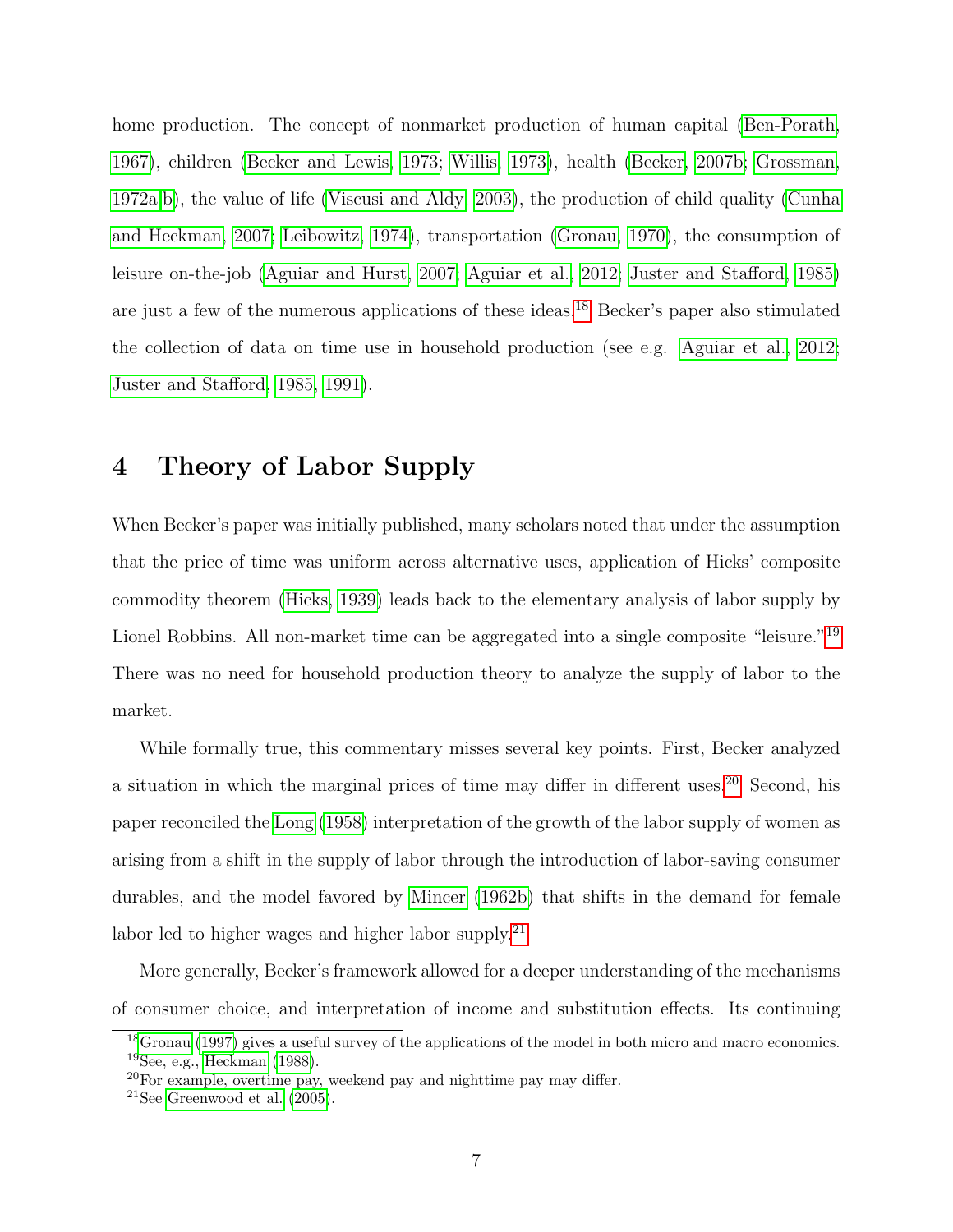relevance in empirical economics is a testimony to its power.

#### 5 Developments After This Paper

Becker was near the beginning of his long and productive career when he wrote this paper. He elaborated the model in his later work. However, the analytical framework of household production theory developed in this paper remained a pillar of his later work on the economics of the family and the economics of nonmarket activities more generally.

He devotes only one paragraph of this paper to the idea that household members might specialize in the production of commodities. He developed it much further in [Becker](#page-10-8) [\(1973,](#page-10-8) [1974\)](#page-10-9) and [Becker](#page-10-2) [\(1981,](#page-10-2) [1991\)](#page-11-9). There he developed theories of household formation and marital sorting and investigated the consequences of intrahousehold specialization in tasks for life cycle earnings and productivity.<sup>[22](#page-9-0)</sup> For a recent exposition of the development of these themes, see [Browning et al.](#page-11-10) [\(2014\)](#page-11-10).

<span id="page-9-0"></span><sup>22</sup>[Pollak](#page-15-9) [\(2013\)](#page-15-9) presents an illuminating discussion of Becker's work on specialization in the household.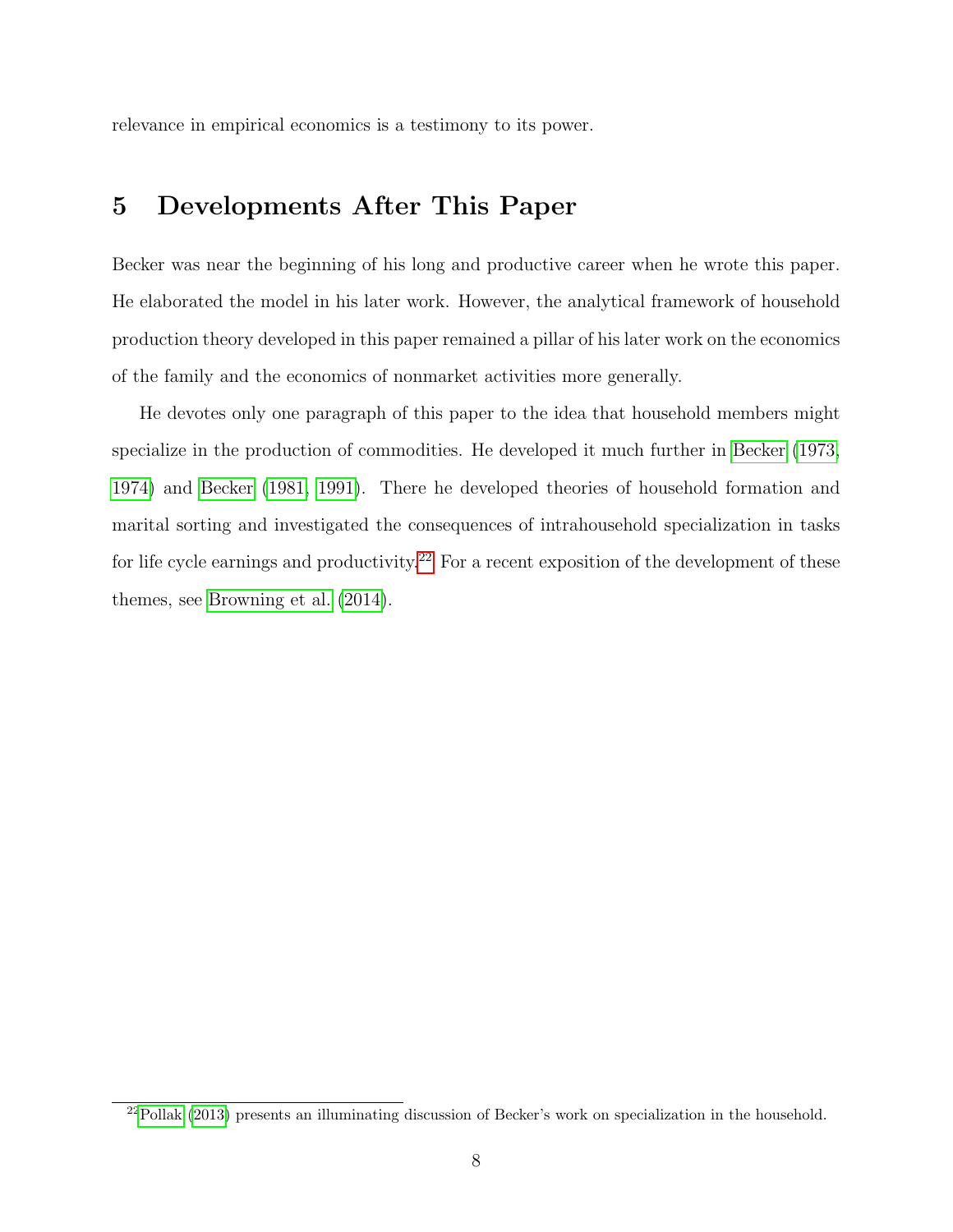### References

- <span id="page-10-6"></span>Aguiar, M. and E. Hurst (2007). Measuring trends in leisure: The allocation of time over five decades. *Quarterly Journal of Economics 122(3)*, 969–1006.
- <span id="page-10-7"></span>Aguiar, M., E. Hurst, and L. Karabarbounis (2012). Recent developments in the economics of time use. Annual Review of Economics 4, 373–397.
- <span id="page-10-5"></span>Becker, G. S. (1960). An economic analysis of fertility. In G. B. Roberts (Ed.), Demographic and Economic Change in Developed Countries, pp. 209–240. New York, NY: Columbia University Press. National Bureau of Economic Research, http://www.nber.org/chapters/c2387.
- <span id="page-10-4"></span>Becker, G. S. (1962). Irrational behavior and economic theory. *Journal of Political Econ*omy 70, 1–13.
- <span id="page-10-0"></span>Becker, G. S. (1964). Human Capital: A Theoretical and Empirical Analysis, With Special Reference to Education. New York: National Bureau of Economic Research.
- <span id="page-10-3"></span>Becker, G. S. (1965). A theory of the allocation of time. The Economic Journal 75(299), 493–517.
- <span id="page-10-8"></span>Becker, G. S. (1973, July). A theory of marriage: Part I. Journal of Political Economy 81(4), 813–846.
- <span id="page-10-9"></span>Becker, G. S. (1974). A theory of social interactions. *Journal of Political Economy 82*(6), 1063–1093.
- <span id="page-10-1"></span>Becker, G. S. (1975). Human capital and the personal distribution of income: An analytical approach. In Human capital: a theoretical and empirical analysis, with special reference to education (2 ed.). New York: National Bureau of Economic Research.
- <span id="page-10-2"></span>Becker, G. S. (1981). A Treatise on the Family. Cambridge, Mass.: Harvard University Press.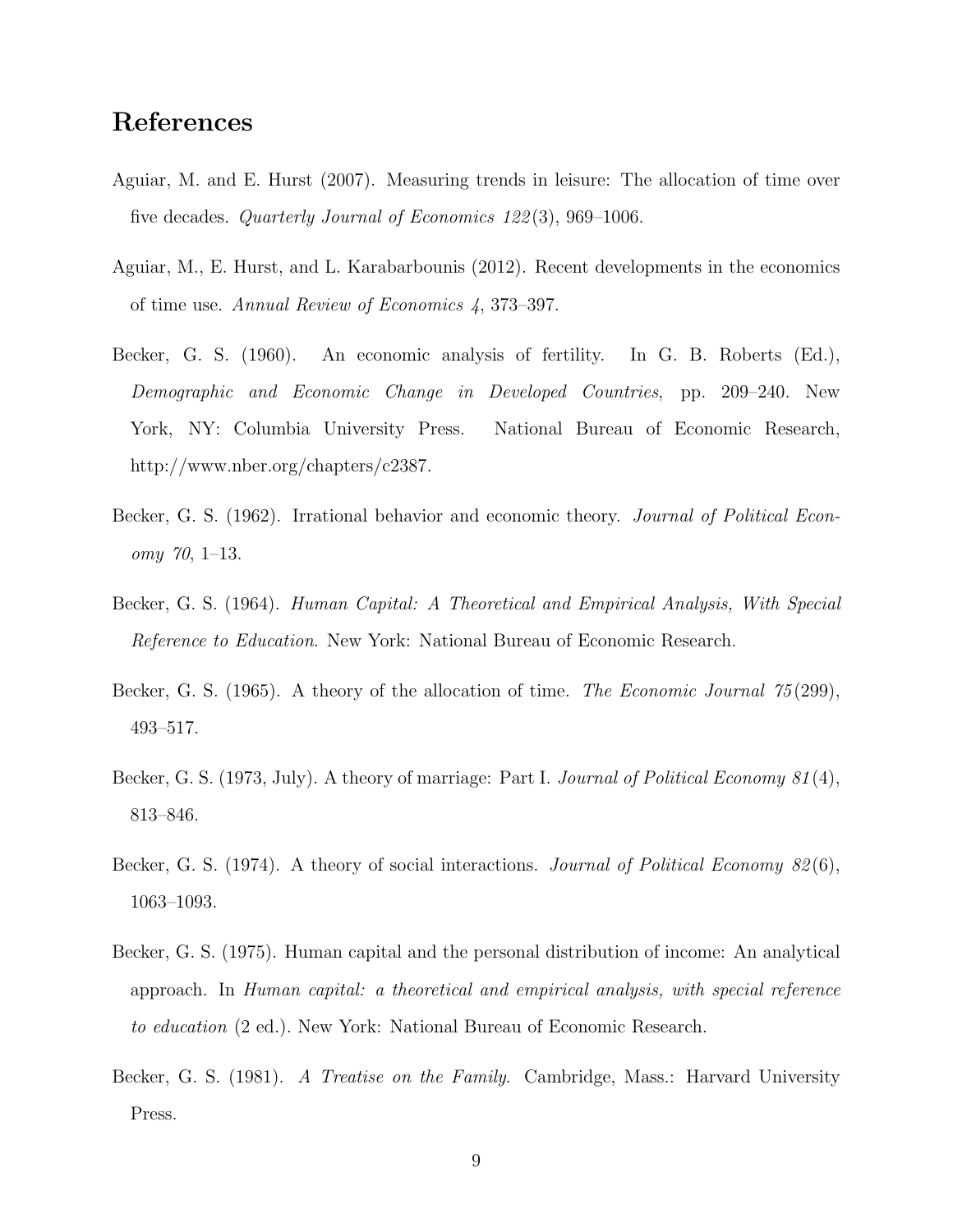- <span id="page-11-9"></span>Becker, G. S. (1991). A Treatise on the Family (Enlarged ed.). Cambridge, MA: Harvard University Press.
- <span id="page-11-4"></span>Becker, G. S. (2007a). Economic Theory. New Brunswick, NJ: Transaction Publishers.
- <span id="page-11-7"></span>Becker, G. S. (2007b). Health as human capital: synthesis and extensions. Oxford Economic Papers 59(3), 379–410.
- <span id="page-11-6"></span>Becker, G. S. and H. G. Lewis (1973, March). On the interaction between the quantity and quality of children. Journal of Political Economy 81 (2, Supplement), S279–S288.
- <span id="page-11-5"></span>Ben-Porath, Y. (1967, August). The production of human capital and the life cycle of earnings. *Journal of Political Economy* 75(4, Part 1), 352–365.
- <span id="page-11-3"></span>Blackorby, C., D. Primont, and R. R. Russell (1978). Duality, Separability, and Functional Structure: Theory and Economic Applications. Dynamic Economics. Amsterdam: Elsevier North-Holland.
- <span id="page-11-1"></span>Bridgman, B., A. Dugan, M. Lal, and M. Osborne (2012). Accounting for household production in the national accounts,19652010. Survey of Current Business 92 (5), 23–36.
- <span id="page-11-10"></span>Browning, M., P. A. Chiappori, and Y. Weiss (2014). Family Economics. Cambridge, UK: Cambridge University Press.
- <span id="page-11-8"></span>Cunha, F. and J. J. Heckman (2007, May). The technology of skill formation. American Economic Review  $97(2)$ , 31-47.
- <span id="page-11-0"></span>Ghez, G. R. and G. S. Becker (1975). The Allocation of Time and Goods over the Life Cycle. New York: National Bureau of Economic Research.
- <span id="page-11-2"></span>Gorman, W. M. (1956, November). The demand for related goods. Technical Report Journal Paper No. J3129, Iowa Agricultural Experiment Station.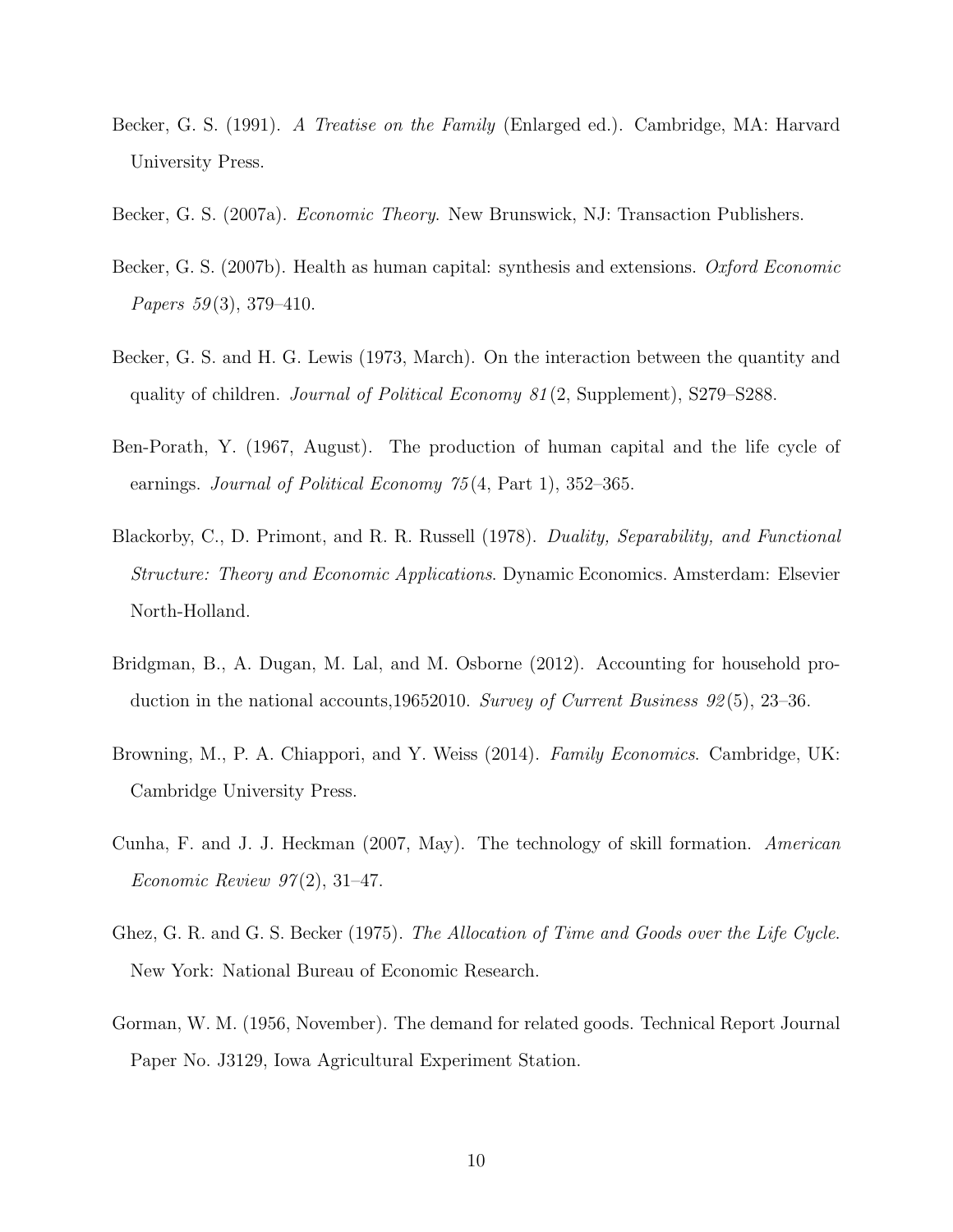- <span id="page-12-8"></span>Gorman, W. M. (1959, July). Separable utility and aggregation. *Econometrica*  $27(3)$ , 469– 481.
- <span id="page-12-7"></span>Gorman, W. M. (1980, October). A possible procedure for analysing quality differentials in the egg market. Review of Economic Studies  $47(5)$ , 843–856.
- <span id="page-12-9"></span>Green, H. A. J. (1964). Aggregation in Economic Analysis; an Introductory Survey. Princeton, NJ: Princeton University Press.
- <span id="page-12-10"></span>Greenwood, J., A. Seshadri, and M. Yorukoglu (2005). Engines of liberation. The Review of Economic Studies 72 (1), 109–133.
- <span id="page-12-2"></span>Gronau, R. (1970, May). The Value of Time in Passenger Transportation: The Demand for Air Travel. NBER Books, National Bureau of Economic Research, Inc.
- <span id="page-12-3"></span>Gronau, R. (1977, December). Leisure, home production and work–'the theory of the allocation of time' revisited. Journal of Political Economy 85 (6), 1099–1123.
- <span id="page-12-4"></span>Gronau, R. (1986). Home production—a survey. In O. Ashenfelter and R. Layard (Eds.), Handbook of Labor Economics, Volume 1, pp. 273–304. Amsterdam: Elsevier Science Publishers.
- <span id="page-12-5"></span>Gronau, R. (1997, April). The theory of home production: The past ten years. Journal of Labor Economics  $15(2)$ , 197–205.
- <span id="page-12-6"></span>Gronau, R. (2008). Household production and public goods. In S. N. Durlauf and L. E. Blume (Eds.), The New Palgrave Dictionary of Economics (2 ed.). New York, NY: Stockton Press.
- <span id="page-12-0"></span>Grossman, M. (1972a). The Demand For Health: A Theoretical and Empirical Investigation. NBER Books. New York, NY: Columbia University Press.
- <span id="page-12-1"></span>Grossman, M. (1972b, March-April). On the concept of health capital and the demand for health. Journal of Political Economy  $80(2)$ , 223–255.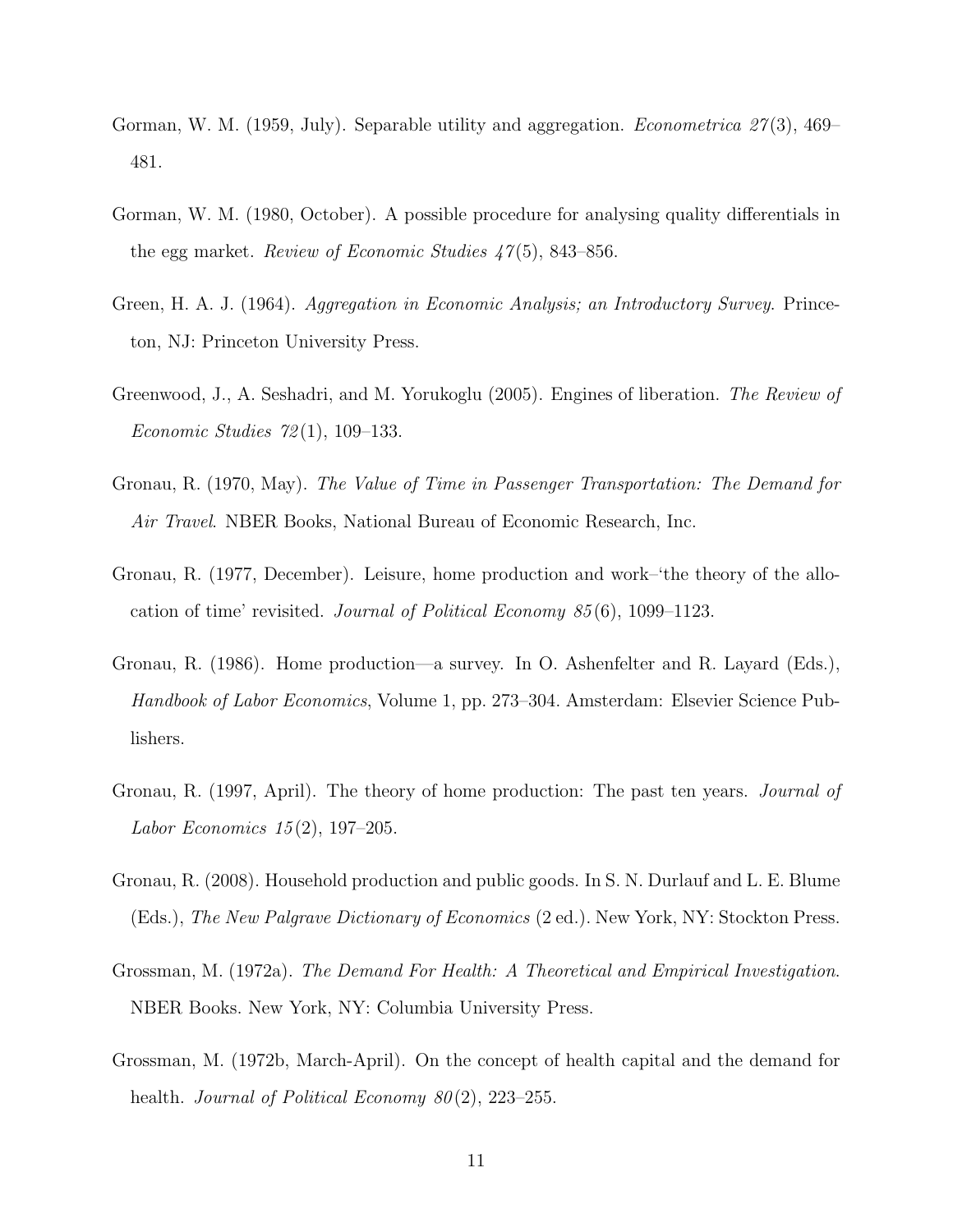- <span id="page-13-9"></span>Heckman, J. J. (1988, April). Time constraints and household demand functions. In T. P. Schultz (Ed.), Research in Population Economics: A Research Annual, 1988. JAI Press.
- <span id="page-13-0"></span>Heckman, J. J. (2014). Private notes on Gary Becker. Discussion Paper 8200, IZA.
- <span id="page-13-10"></span>Hicks, J. (1939). Value and Capital: An Inquiry into Some Fundamental Principles of Economic Theory. Oxford, UK: Clarendon Press.
- <span id="page-13-3"></span>Juster, F. T. and F. B. Stafford (1985). Time, Goods, and Well-Being. Ann Arbor, MI: Survey Research Center, Institute for Social Research, University of Michigan. A book of research findings from the 1975-76 Time Use Survey.
- <span id="page-13-4"></span>Juster, F. T. and F. B. Stafford (1991). The allocation of the time: Empirical findings, behavioral models, and problems of measurement. Journal of Economic Literature 29(2), 471–522.
- <span id="page-13-1"></span>Kuznets, S. (1934, June). National Income, 1929-1932. National Bureau of Economic Research. 1-12.
- <span id="page-13-6"></span>Lancaster, K. J. (1966, April). A new approach to consumer theory. Journal of Political Economy  $74(2)$ , 132–157.
- <span id="page-13-7"></span>Lancaster, K. J. (1971). Consumer Demand: A New Approach. New York: Columbia University Press.
- <span id="page-13-5"></span>Leibowitz, A. (1974, March/April). Home investments in children. Journal of Political Economy  $82(2)$ , S111–S131.
- <span id="page-13-8"></span>Long, C. (1958). The Labor Force Under Changing Income and Employment. (Gen. Ser. 65). New York: National Burea of Economic Research (distr. Princeton University Press).
- <span id="page-13-2"></span>Michael, R. T. (1972). The effect of education on efficiency in consumption. New York: Columbia University Press for NBER.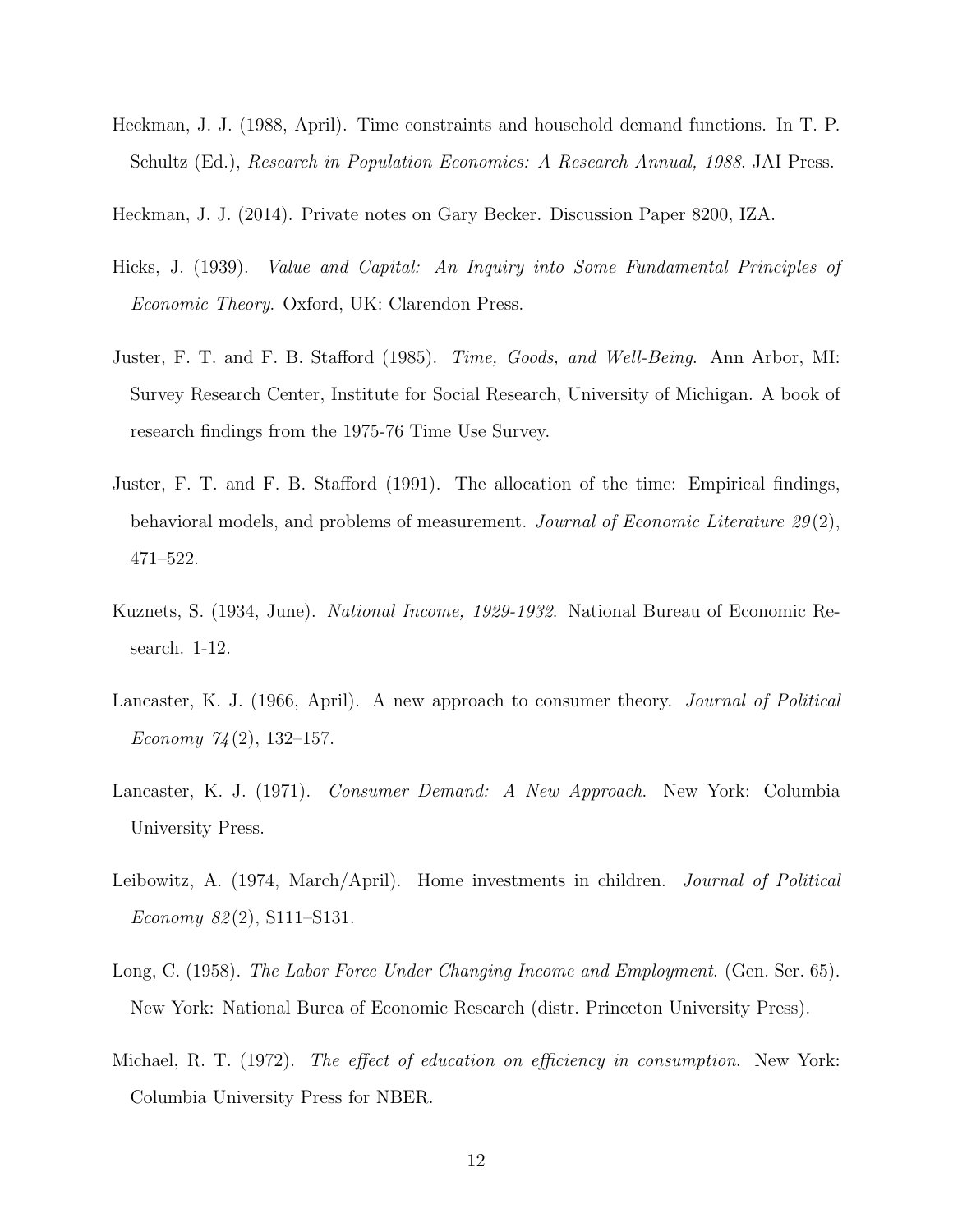- <span id="page-14-1"></span>Michael, R. T. (1973). Education in nonmarket production. *Journal of Political Econ* $omy \; 81(2), 306-327.$
- <span id="page-14-3"></span>Michael, R. T. (1974). Education and the derived demand for children. In T. W. Schultz (Ed.), Economics of the Family: Marriage, Children, and Human Capital, pp. 120–159. Chicago, IL: University of Chicago Press.
- <span id="page-14-4"></span>Michael, R. T. and G. S. Becker (1973). On the new theory of consumer behavior. Swedish Journal of Economics  $75(4)$ , 378-396.
- <span id="page-14-5"></span>Mincer, J. (1958, August). Investment in human capital and personal income distribution. Journal of Political Economy 66 (4), 281–302.
- <span id="page-14-6"></span>Mincer, J. (1962a, Februrary). On-the-job training: Costs, returns, and some implications. Journal of Political Economy 70 (5, Part 2: Investment in Human Beings), 50–79.
- <span id="page-14-8"></span>Mincer, J. (1962b). Labor force participation of married women. In H. G. Lewis (Ed.), Aspects of Labor Economics. Princeton, NJ: Princeton University Press. Published for National Bureau for Economic Research.
- <span id="page-14-9"></span>Mincer, J. (1963). Market prices, opportunity costs, and income effects, Volume Measurement in Economics. Stanford University Press: Stanford, California. 67-82.
- <span id="page-14-7"></span>Mincer, J. (1974). Schooling, Experience and Earnings. New York: Columbia University Press for National Bureau of Economic Research.
- <span id="page-14-0"></span>Mitchell, W. (1912, June). The backward art of spending money. The American Economic  $Review 2(2), 269-281.$
- <span id="page-14-2"></span>Muth, R. F. (1966, July). Household production and consumer demand functions. *Econo*metrica  $34(3)$ , 699–708.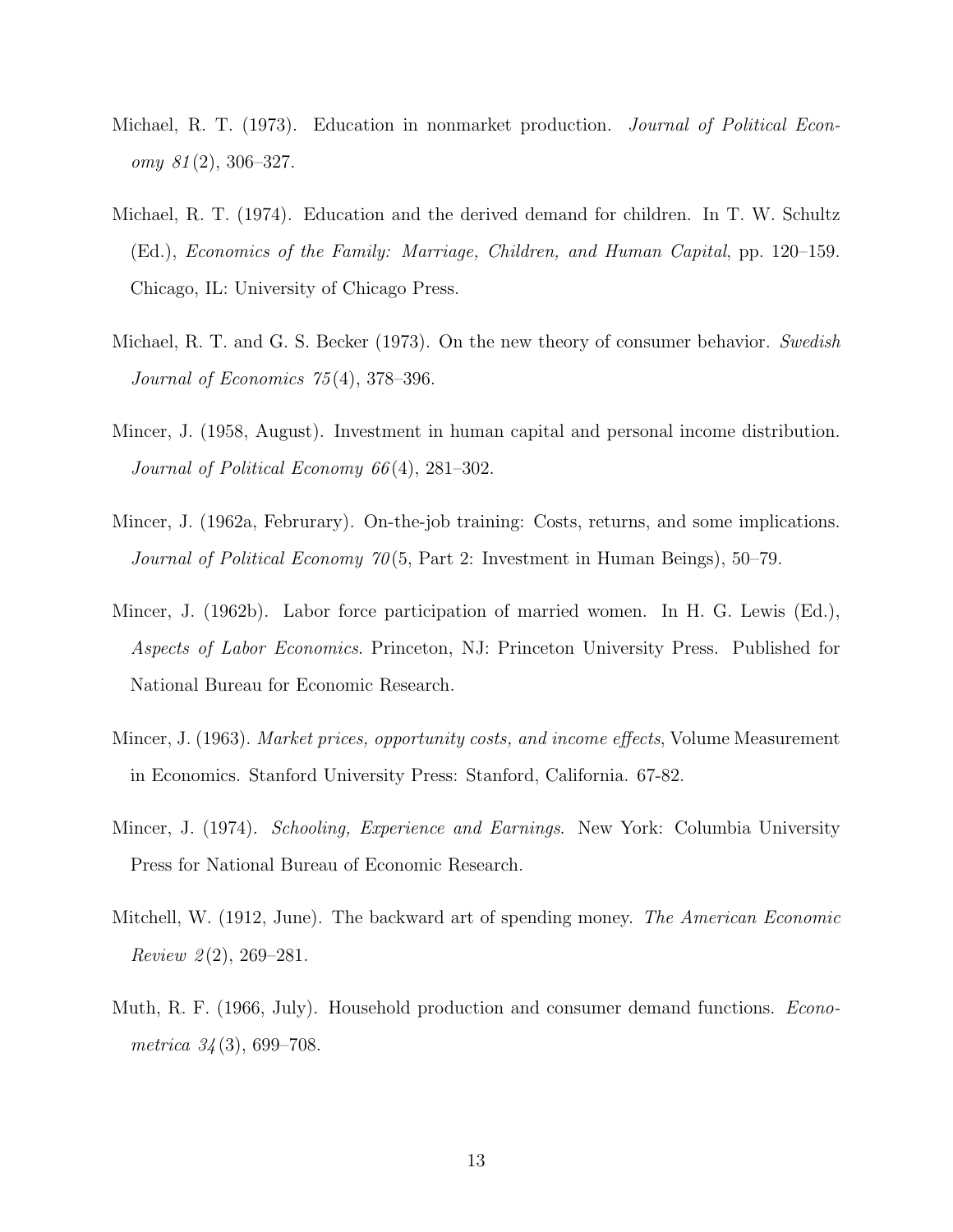- <span id="page-15-2"></span>National Research Council (2005). Home production. In Beyond the Market: Designing Nonmarket Accounts for the United States, pp. 55–78. Washington, DC: The National Academies Press.
- <span id="page-15-1"></span>Nordhaus, W. D. and J. Tobin (1973). Is growth obsolete? In M. Moss (Ed.), The Measurement of Economic and Social Performance, pp. 509–564. New York, NY: NBER Books.
- <span id="page-15-5"></span>Pollak, R. A. (2003). Gary Becker's contributions to family and household economics. Review of Economics of the Household  $1(1)$ , 111–141.
- <span id="page-15-9"></span>Pollak, R. A. (2013, June). Allocating household time: When does efficiency imply specialization? NBER Working Paper No. 19178.
- <span id="page-15-4"></span>Pollak, R. A. and M. L. Wachter (1975). The relevance of the household production function and its implications for the allocation of time. Journal of Political Economy  $83(2)$ , 255– 278.
- <span id="page-15-8"></span>Pollak, R. A. and T. J. Wales (1987). Specification and estimation of nonseparable twostage technologies: The Leontief CES and the Cobb-Douglas CES. Journal of Political Economy  $95(2)$ , 311–333.
- <span id="page-15-0"></span>Reid, M. (1934). Economics of Household Production. Wiley, New York.
- <span id="page-15-7"></span>Robbins, L. (1930, June). On the elasticity of demand for income in terms of effort. Economica 29 (29), 123–129. Published by: Blackwell Publishing on behalf of The London.
- <span id="page-15-6"></span>Rosenzweig, M. R. and T. P. Schultz (1983, October). Estimating a household production function: Heterogeneity, the demand for health inputs, and their effects on birth weight. Journal of Political Economy 91 (5), 723–746.
- <span id="page-15-3"></span>Stiglitz, J. E., A. Sen, and J.-P. Fitoussi (2009). Report of the commission on the measurement of economic performance and social progress. Technical report, Commission on the Measurement of Economic Performance and Social Progress.